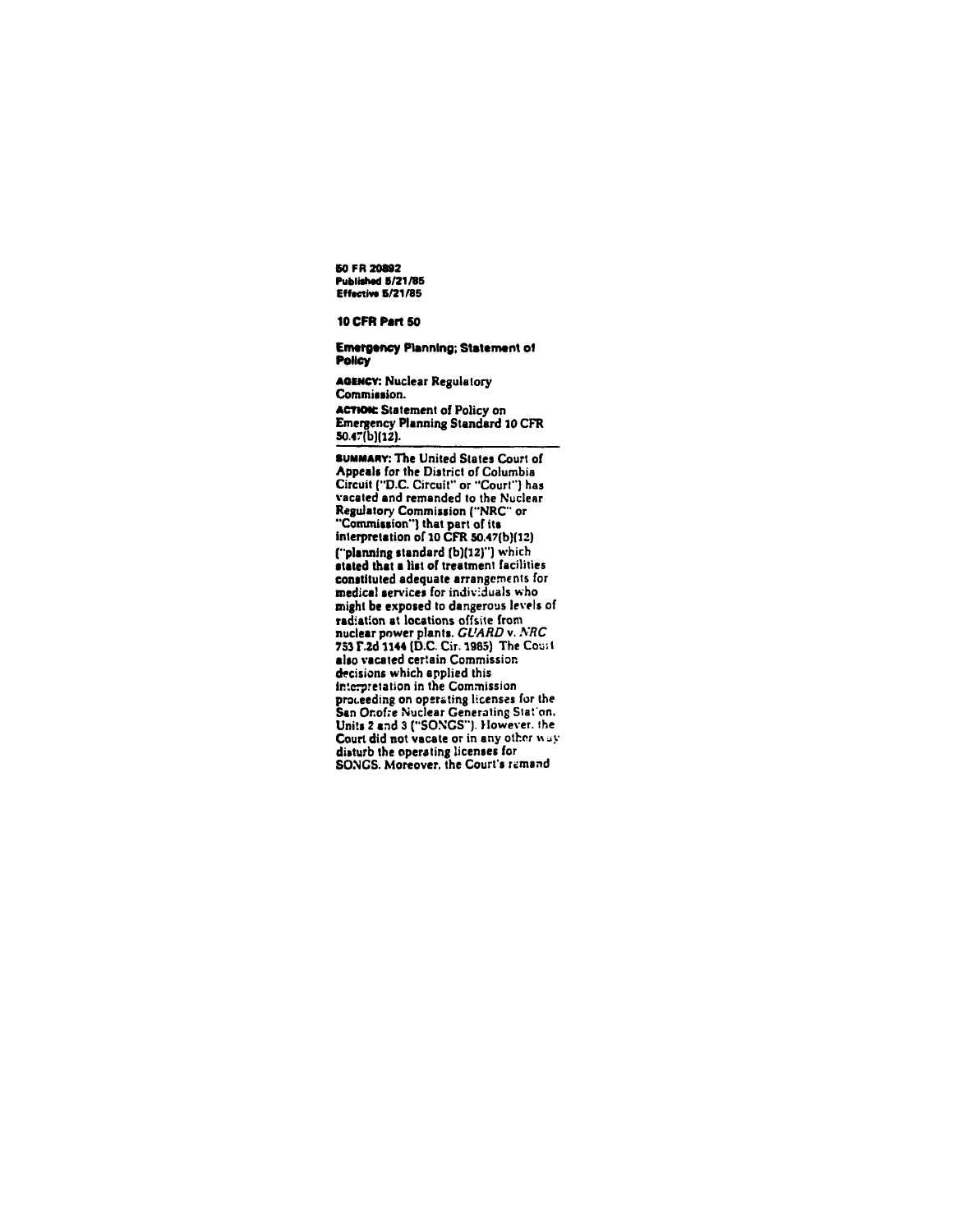left to the Commission's sound discretion a wide range of alternatives from which to select an appropriate response to the Court's decision. This Sistement of Policy provides guidance to the NRC's Atomic Safety and Licensing Boards ("Licensing Boards") and Atomic Safety and Licensing Appeal Boards ("Appeal Boards") pending completion of the Commission s response to the D.C. Circuit's remand

# **EFFECTIVE DATE: May 21, 1985**

FOR FURTHER INFORMATION CONTACT: Sheldon Trubatch Office of the General Counsel. (202) 634-3224

#### SUPPLEMENTARY INFORMATION:

## 1. Background

Emergency planning standerd (b)(12) provides:

(b) The onsite and offsite emergency response plans for nuclear power reactors must meet the following standards:

(12) Arrangements are made for medical services for contaminated injured individuals. 10 CFR 50.47(b)(12).

The scope of this requirement was an issue of controversy in the adjudicatory

proceeding on the adequacy of the emergency plans for SONGS See generally. LBP-82-39, 15 NRC 1163. 1186.-1200. 1244-1257, 1290 (1982). The Licensing Board concluded that planning standard (b)(12) required, among other things, the development of arrangements for medical services for members of offsite public who might be exposed to excessive amounts of radiation as a result of a serious accident. 15 NRC 41 1199. The Licensing Board did not specify what would constitute adequate medical service arrangements for such overexposure. However, it found that there was no need to direct the construction of hospitals, the purchase of expensive equipment, the stockpiling of medicine or any other large expenditure, the sole purpose of which would be to guard against a very remote accident. Rather, the Licensing Board believed that the emphasis should be on developing specific plans and training people to perform the necessary medical scrvices. 15 NRC at 1200.

The Licensing Board also found. pursuant to 10 CFR 50.47(c)(1), that although the failure to develop arrangements for medical services for members of the offsite public who may be injured in a serious accident was a deficiency in the emergency plan. that deficiency was not significant enough to warrant a refusal to authorize the issuance of operating licenses for SONGS provided that deficiency was cured within six months 15 NRC at 1189. [This period was subsequently extended by stipulation of the parties.

The Licensing Board provides several reasons which supported its finding that this deficiency was insignificant. Among these were that the possibility of a serious accident was very remote. significantly less than one-in-a-million per year, and that the nature of radiation exposure injury heing protected against was such that available medical services in the area could be called upon on an ad hoc basic for injured members of the offsite public.

The Licensing Board's Interpretation of planning standard (b)(12) was called into question by the Appeal Board. AI.AB-680. 16 NRC 127 (1982). In denying a motion to stay the Licensing Board's decision, the Appeal Board suggested that the phrase "contaminated injured individuals" had been read too broadly to include individuals who were severely irradiated. In the Appeal Board's view, the phrase was limited to individuals onsite and offsite who had been both contaminated with radiation and traumatically injured. The record in San Onofre was found to support a finding that adequate medical arrangements had been made for such individuals.

Faced with these differing interpretations, the Commission certified to itself the issue of the interpretation of planning standard (b)(12). CLI-82-27, 16 NRC 883 (1982). After hearing from the parties to the San Onofre proceeding and the Federal **Emergency Management Agency** (FEMA), the Commission determined among other things, that: (1) Planning standard (b)(12) applied to individuals both onsite and offsite: (2) contaminated injured individuals" was intended to include seriously irradiated members of the public: and (3) adequate medical arrangements for such injured individuals would be provided by a list of area facilities capable of treating such injuries.

Subsequently. Southern California<br>Edison provided a list of such facilities to the Licensing Board. The Licensing Board found that the list satisfied planning standard (b)(12). LBP-83-47. 18 NRC 128 (1983). Thereupon, the staff amended the San Onofre licenses to remove the emergency planning condition previously imposed. 48 FR 43246 (September 22, 1983).

#### II. The Court's Decision

In Guard v. NRC, the Court vacated the Commission's interpretation of planning standard (b)(12) to the extent that a list of treatment facilities was found to constitute adequate arrangements for medical services for offsite individuals exposed to dangerous levels of radiation. 753 F.2d at 1146. 1150j. The Court did not review any other aspects on the Commission's

interpretation of planning standard (b)(12). In particular, because the Court's decision addressed the adequacy of certain arrangements for only offsite individuals, the decision does not affect the emergency planning findings necessary for low power operation.

With regard to full-power operation. the Court also afforded the NRC substantial flexibility in its reconsideration of planning standard (b)(12) to pursue any rational course, 753 F.2d at 1146. Possible further Commission action might range from reconsideration of the scope of the phrase "contaminated injured individuals" to imposition of "genuine" arrangements for members of the public exposed to dangerous levels of radiation. Id. Until the Commission determined how it will proceed to respond to the Court's remand, the Commission provides the following interim guidance to the boards in authorizing, and to the NRC staff in issuing, a full-power operating licenses.

#### III. Interim Guidance

The Commission's regulations specifically contemplated certain equitable exceptions, of a limited duration, from the requirements of 50.47(b), including those presently uncertain requirements here at issue. Section 50.47(c)(1) provides that:

"Failure to meet the applicable standards set forth in paragraph (b) of this section may result in the Commission's declining to issue an operating license: demonstrate to the satisfaction of the Commission that deficiencies in the plans are not significant for the plant in question, that adequate interim compensating actions have been or will be taken promptly, or that there are other compelling reasons to permit plant operations.'

For the reasons discussed below, the Commission believes that Licensing Boards (and, the uncontested situations. the staff) may find that applicants who have met the requirements of § 50.47(b)(12) as interpreted by the Commission before the GUARD decision and who commit to full compliance with the Commission's response to the **GUARD** remand meet the requirements of § 50.47(c)(1) and. therefore, are entitled to license conditional of full compliance with the Commission's response to the GUARD remand.<sup>1</sup>

<sup>&#</sup>x27;Licensees who have already obtained operating licenses based on compliance with the Commission's previous interpretation planning standard (b)(12) will also be expected either to come into compliance with any different<br>interpretation of that planning standard or to explain why an exemption would be warranted Failure to provide an adequate basis for an exemption request could lead to initiation of an enforcement action pursuant to 10 CFR Part 2.202.